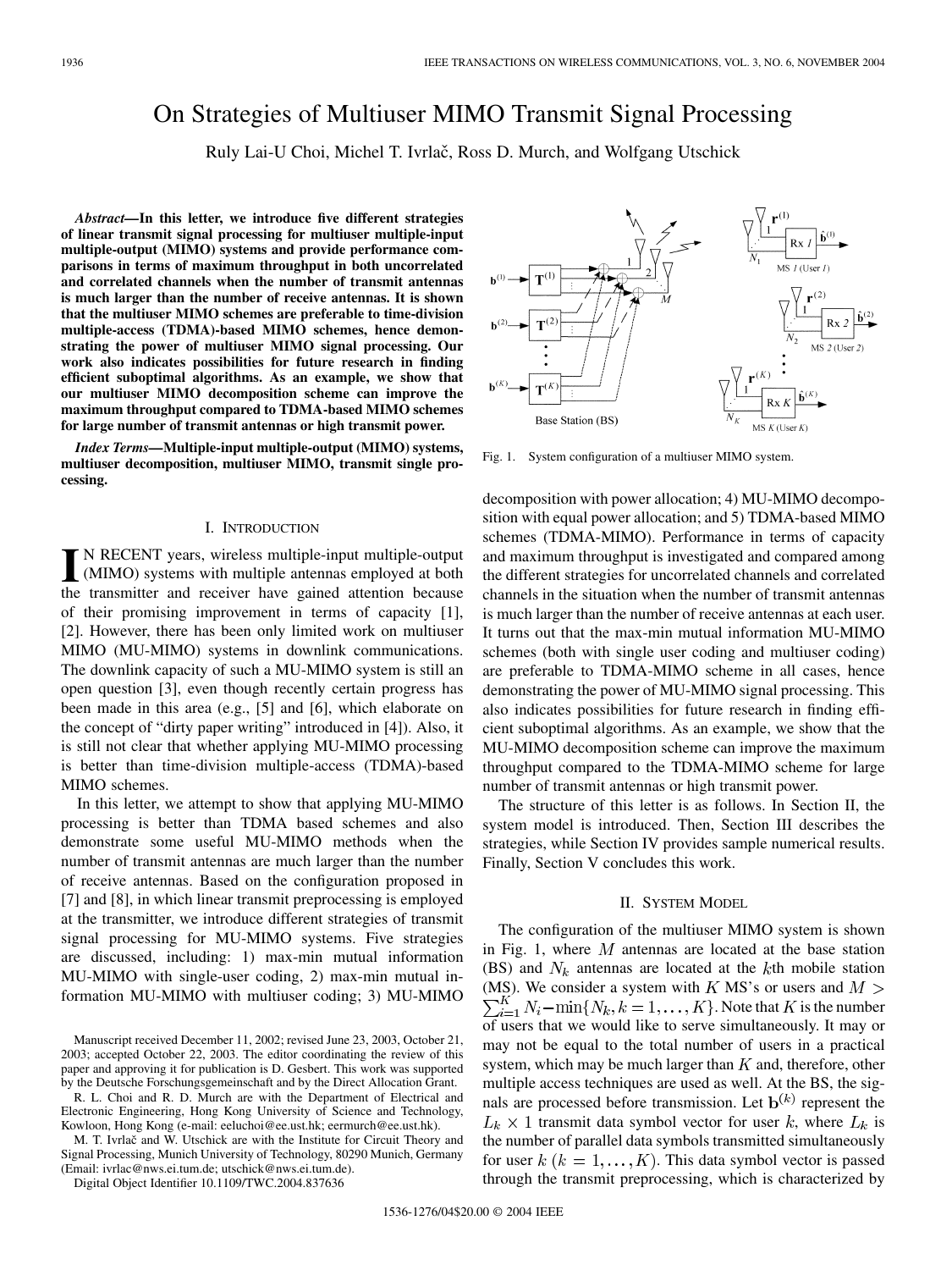the preprocessing matrix  $T^{(k)}$ , a  $M \times L_k$  matrix that takes in  $L_k$  nonzero values and outputs M terms. Each of the M output terms is transmitted by a transmit antenna.

We assume that the channel is flat fading and denote the MIMO channel to user k as  $H^{(k)}$ , which is a  $N_k \times M$  matrix, whose  $(i, j)$ th element is the complex gain from the jth transmit antenna to the *i*th receive antenna for user  $k$ . Also, we assume instantaneous channel state information at the transmitter. At the receiver of user  $k$ ,  $N_k$  receive antennas are used to receive the  $L_k$  data symbols and the received signals can be written by a vector of length  $N_k$ , which is given by

$$
\mathbf{r}^{(k)} = \mathbf{H}^{(k)} \sum_{i=1}^{K} \mathbf{T}^{(i)} \mathbf{b}^{(i)} + \mathbf{n}^{(k)}
$$
(1)

where the noise  $\mathbf{n}^{(k)}$  is an  $N_k \times 1$  vector, whose elements are i.i.d. circularly symmetric complex Gaussian random variables with zero mean and variance  $\sigma_{\rm n}^2$ .

## III. MULTIUSERMIMO STRATEGIES

Based on the system configuration described in Section II, five strategies are introduced and discussed in this section. All strategies assume complete knowledge of the channel at the transmitter.

## *A. Max-Min Mutual Information MU-MIMO With Single-User Coding Scheme*

In this max-min mutual information MU-MIMO with single-user coding scheme, our primary objective is to select the nonzero K preprocessing matrices,  $(\mathbf{T}^{(1)}, \mathbf{T}^{(2)}, \dots, \mathbf{T}^{(K)}),$ for the  $K$  users such that the minimum mutual information among the  $K$  users is maximized. It is assumed that the users' signals are encoded and decoded independently and, therefore, single user coding is applied. This assumption of single-user coding provides a benchmark for the performance of other MU-MIMO transmit signal processing schemes, which aim at decoupling the multiuser MIMO channel into several single-user MIMO channels. In this scheme, the problem statement can be expressed as

$$
\left(\mathbf{T}^{(1)}, \mathbf{T}^{(2)}, \dots, \mathbf{T}^{(K)}\right)
$$
\n
$$
= \underset{\left(\mathbf{T}^{(1)}, \mathbf{T}^{(2)}, \dots, \mathbf{T}^{(K)}\right)}{\arg \max \min} \left\{I^{(k)}, k = 1, \dots, K\right\}
$$
\n
$$
\text{s.t. } \sum_{k=1}^{K} \text{trace}\left(\mathbf{T}^{(k)} \mathbf{T}^{(k)^{\text{H}}}\right) = P_{\text{T}} \tag{2}
$$

where the superscript  $H$  represents the complex conjugate transpose operator. The constraint states that the average total transmit power of all the users is limited and is equal to  $P_T$ .  $I^{(k)}$  is the mutual information of user k (mutual information between  $\mathbf{b}^{(k)}$  and  $\mathbf{r}^{(k)}$ ), which is given by

$$
I^{(k)} = \log_2 \det \left( \mathbf{I} + \mathbf{T}^{(k)^{\mathrm{H}}} \mathbf{H}^{(k)^{\mathrm{H}}} \left[ \sigma_{\mathrm{n}}^2 \mathbf{I} + \mathbf{H}^{(k)} \right] \times \sum_{i=1, i \neq k}^{K} \mathbf{T}^{(i)} \mathbf{T}^{(i)^{\mathrm{H}}} \mathbf{H}^{(k)^{\mathrm{H}}} \right]^{-1} \mathbf{H}^{(k)} \mathbf{T}^{(k)} \right). \quad (3)
$$

Note that (3) is derived under the assumption that the elements of  $\mathbf{b}^{(k)}$   $(k = 1, ..., K)$  are i.i.d. circularly symmetric complex Gaussian random variables with zero mean and unity variance and by using

$$
I^{(k)} = H\left(\mathbf{r}^{(k)}\right) - H\left(\mathbf{r}^{(k)}|\mathbf{b}^{(k)}\right) = H\left(\mathbf{r}^{(k)}\right) - H\left(\widetilde{\mathbf{n}}^{(k)}\right)
$$
\n(4)

where  $\widetilde{\mathbf{n}}^{(k)} = \mathbf{H}^{(k)} \sum_{i=1}^{K} \mathbf{T}^{(i)} \mathbf{b}^{(i)} + \mathbf{n}^{(k)}$  is the interference plus noise vector, and  $H(\mathbf{x})$  is the differential entropy defined as  $H(\mathbf{x}) = -E[\log_2(f_{\mathbf{x}}(\mathbf{x}))]$ , in which  $f_{\mathbf{x}}(\mathbf{x})$  is the probability density function of the random vector  $x$ . The second equality in (4) is valid because we assume all signals and noise are independent. Also, notice that the optimization problem in (2) consists of  $\sum_{k=1}^{K} 2ML_k$  real variables since  $\mathbf{T}^{(k)}$  is a  $M \times L_k$  complex matrix. We discuss the numerical solution for this nonlinear optimization problem in Section IV.

# *B. Max-Min Mutual Information MU-MIMO Scheme With Multiuser Coding*

Mutual information can be increased, if the encoding of the users' signals is done in a cooperative manner. That is, a multiuser coding is performed. Even though the channel capacity of such an unrestricted multiuser MIMO channel is still an open problem, a lower bound on the achievable channel capacity is known, which uses the "dirty paper" result from [\[4](#page-5-0)]. Consider the received signal of user  $k$  from (1), we can obtain  $\mathbf{r}_{\cdot}^{(k)} = \mathbf{H}^{(k)} \mathbf{T}^{(k)} \mathbf{b}^{(k)} + \mathbf{v}^{(k)} + \mathbf{n}^{(k)}$ , where represents the Gaussian multiuser interference. If the transmitter has complete knowledge of the interference term  $\mathbf{v}^{(k)}$ , the channel capacity is the same as if  $\mathbf{v}^{(k)}$  were not present. This result is known as the "dirty" paper" result. As  $v^{(k)}$  is determined by the channel matrices and the user's encoded signals, this result can be exploited by a multiuser code design. For the sake of simplicity, we will restrict the discussion to the case of  $K = 2$  users in the following of this subsection. Since the optimum design for the code of the first user requires already full knowledge of the code of the second user, and *vice versa*, the channel capacity is still an open problem. However, a suboptimum solution can be obtained [[5\]](#page-5-0), [[6\]](#page-5-0) by designing the code for the first user independently from the second user, and apply the "dirty paper" result to the code of the second user only. In this way, the mutual information is given by

$$
I^{(1)} = \log_2 \det \left( \mathbf{I} + \mathbf{T}^{(1)^{\mathrm{H}}} \mathbf{H}^{(1)^{\mathrm{H}}} \times \left[ \sigma_{\mathrm{n}}^2 \mathbf{I} + \mathbf{H}^{(1)} \mathbf{T}^{(2)} \mathbf{T}^{(2)^{\mathrm{H}}} \mathbf{H}^{(1)^{\mathrm{H}}} \right]^{-1} \times \mathbf{H}^{(1)} \mathbf{T}^{(1)} \right)
$$
  

$$
I^{(2)} = \log_2 \det \left( \mathbf{I} + \frac{1}{\sigma_{\mathrm{n}}^2} \mathbf{T}^{(2)^{\mathrm{H}}} \mathbf{H}^{(2)^{\mathrm{H}}} \mathbf{T}^{(2)} \mathbf{T}^{(2)} \right)
$$
  

$$
I = \min \left\{ I^{(1)}, I^{(2)} \right\}. \tag{5}
$$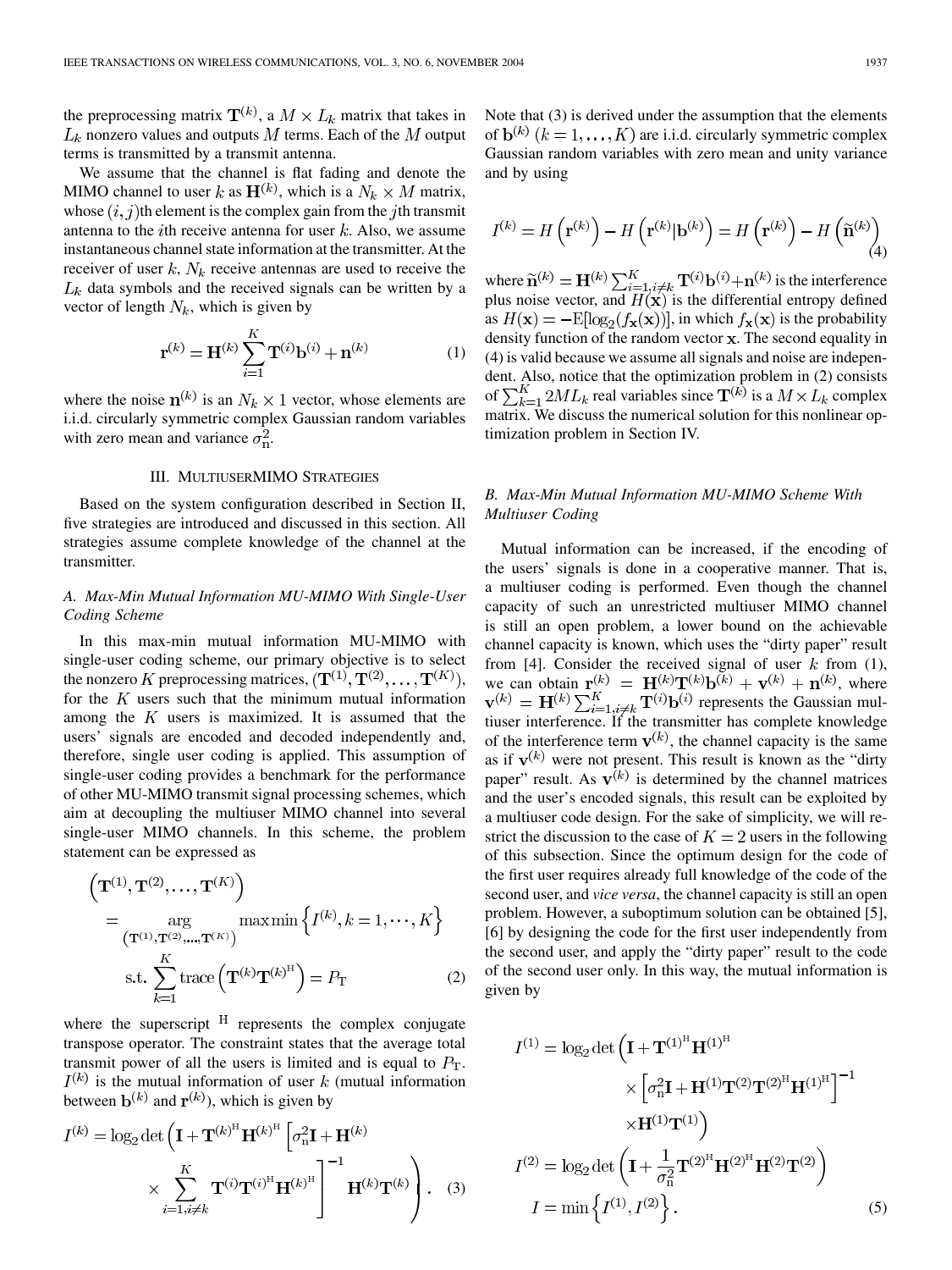Since the labeling of users is arbitrary, one can also achieve mutual information

$$
\widetilde{I}^{(2)} = \log_2 \det \left( \mathbf{I} + \mathbf{T}^{(2)^{\mathrm{H}}} \mathbf{H}^{(2)^{\mathrm{H}}} \times \left[ \sigma_{\mathrm{n}}^2 \mathbf{I} + \mathbf{H}^{(2)} \mathbf{T}^{(1)} \mathbf{T}^{(1)^{\mathrm{H}}} \mathbf{H}^{(2)^{\mathrm{H}}} \right]^{-1} \times \mathbf{H}^{(2)} \mathbf{T}^{(2)} \right)
$$
\n
$$
\widetilde{I}^{(1)} = \log_2 \det \left( \mathbf{I} + \frac{1}{\sigma_{\mathrm{n}}^2} \mathbf{T}^{(1)^{\mathrm{H}}} \mathbf{H}^{(1)^{\mathrm{H}}} \mathbf{H}^{(1)} \mathbf{T}^{(1)} \right)
$$
\n
$$
\widetilde{I} = \min \left\{ \widetilde{I}^{(1)}, \widetilde{I}^{(2)} \right\}. \tag{6}
$$

Therefore, the minimum mutual information  $I_{\text{DP}}$  among the  $K = 2$  users achievable by using the "dirty paper" argument is then given by

$$
I_{\rm DP} = \max\{I, \tilde{I}\}.
$$
 (7)

In this max-min mutual information MU-MIMO with multiuser coding scheme, our primary objective is to select the nonzero preprocessing matrices,  $({\bf T}^{(1)}, {\bf T}^{(2)})$ , for the  $K = 2$  users such that the minimum mutual information  $I_{\text{DP}}$  among the K users is maximized.

$$
\left(\mathbf{T}^{(1)}, \mathbf{T}^{(2)}\right) = \underset{\left(\mathbf{T}^{(1)}, \mathbf{T}^{(2)}\right)}{\arg} \max\{I_{\text{DP}}\}
$$
\n
$$
\text{s.t.} \sum_{k=1}^{2} \text{trace}\left(\mathbf{T}^{(k)} \mathbf{T}^{(k)^{\text{H}}}\right) = P_{\text{T}}.\tag{8}
$$

We discuss the numerical solution for this nonlinear optimization problem in Section IV.

## *C. MU-MIMO Decomposition With Power Allocation Scheme*

In this scheme, our goal is to select the nonzero  $K$  preprocessing matrices,  $(\mathbf{T}^{(1)}, \mathbf{T}^{(2)}, \dots, \mathbf{T}^{(K)})$ , such that: 1) at the receiver of each MS, there is no interference from the other  $K - 1$ users; and 2) the minimum mutual information among the  $K$ users is maximized. The problem statement can be expressed as

$$
\begin{pmatrix}\n\mathbf{T}^{(1)}, \mathbf{T}^{(2)}, \dots, \mathbf{T}^{(K)}\n\end{pmatrix}\n= \underset{k=1}{\arg} \begin{cases}\n\mathbf{H}^{(1)} & \sum_{i=1, i \neq 1}^{K} \mathbf{T}^{(i)} \mathbf{b}^{(i)} = \mathbf{0} \\
\mathbf{H}^{(2)} & \sum_{i=1, i \neq 2}^{K} \mathbf{T}^{(i)} \mathbf{b}^{(i)} = \mathbf{0} \\
\vdots \\
\mathbf{H}^{(K)} & \sum_{i=1, i \neq K}^{K} \mathbf{T}^{(i)} \mathbf{b}^{(i)} = \mathbf{0} \\
\max \min \{I^{(k)}, k = 1, \dots, K\} \\
\text{s.t.} & \sum_{k=1}^{K} \text{trace} \left(\mathbf{T}^{(k)} \mathbf{T}^{(k)^{\text{H}}} \right) = P_{\text{T}}\n\end{pmatrix}
$$
\n(9)

where  $I^{(k)}$  is the mutual information of user k, which can be given by (3). In this case, it can be simplified as

$$
I^{(k)} = \log_2 \det \left( \mathbf{I} + \frac{1}{\sigma_{\text{n}}^2} \mathbf{T}^{(k)^{\text{H}}} \mathbf{H}^{(k)^{\text{H}}} \mathbf{H}^{(k)} \mathbf{T}^{(k)} \right) \tag{10}
$$

provided the solution exists. Also, it should be noted that represents the interference to user due to the other  $K-1$  users and, therefore, the first part of problem statement in (9) nulls all interference for each user, the solution of which is given by the multiuser MIMO Decomposition [[7\]](#page-5-0), [\[8](#page-5-0)]. That is, we may write the transmit preprocessing matrix as the product of a matrix  $V^{(k)}$  with  $V^{(k)} = I$ , and a nonzero matrix  $A^{(k)}$ . That is

$$
\mathbf{T}^{(k)} = \mathbf{V}^{(k)} \mathbf{A}^{(k)},\tag{11}
$$

where  $V^{(k)}$  is chosen such that  $H^{(i)}V^{(k)} = 0$  for  $i \neq k$ , and  $A^{(k)}$  can be chosen according to some criterion. The matrix  $V^{(k)}$  can be computed by singular value decomposition

$$
\begin{bmatrix}\n\mathbf{H}^{(1)} \\
\vdots \\
\mathbf{H}^{(k-1)} \\
\mathbf{H}^{(k+1)} \\
\vdots \\
\mathbf{H}^{(K)}\n\end{bmatrix} = \begin{bmatrix} \widetilde{\mathbf{U}}^{(k)} & \mathbf{U}^{(k)} \end{bmatrix} \cdot \begin{bmatrix} \Sigma & \mathbf{0} \\ \mathbf{0} & \mathbf{0} \end{bmatrix} \cdot \begin{bmatrix} \widetilde{\mathbf{V}}^{(k)^{H}} \\ \mathbf{V}^{(k)^{H}} \end{bmatrix}. \quad (12)
$$

From (12), we can see that the dimension of  $V^{(k)}$  is  $M \times n_k$ , where  $n_k \ge \max\{0, M - \sum_{i=1, i \ne k}^{K} N_i\}$ . Note that in order to guarantee  $n_k > 0$ , it is required  $M > \sum_{i=1}^{K} N_i - \min\{N_k, k =$  $1, \ldots, K\}$ , which is the sufficient condition for the existence of the nonzero  $V^{(k)}$   $(k = 1, \ldots, K)$  solution. In this way, it decomposes the multiuser MIMO system into  $K$  independent single-user MIMO systems. By letting  $\widetilde{H}^{(k)} = H^{(k)}V^{(k)}$ , (10) can be rewritten as

$$
I^{(k)} = \log_2 \det \left( \mathbf{I} + \frac{1}{\sigma_{\text{n}}^2} \mathbf{A}^{(k)^{\text{H}}} \widetilde{\mathbf{H}}^{(k)^{\text{H}}} \widetilde{\mathbf{H}}^{(k)} \mathbf{A}^{(k)} \right). \tag{13}
$$

The matrix  $\mathbf{A}^{(k)}$  should be chosen according to [[1\]](#page-5-0) to maximize the mutual information subject to an average transmit power constraint trace  $({\bf A}^{(k)}{\bf A}^{(k)^{\rm H}}) = p_k$ , where  $p_k$  is the transmit power assigned to user  $k$ . Finally, the optimization problem in (9) becomes power optimization according to

$$
\max_{p_1, \dots, p_K} \min_{1 \le k \le K} I^{(k)} \text{ s.t. } \sum_{k=1}^K p_k = P_T. \tag{14}
$$

Notice that there are  $K$  real variables in this optimization scheme, which is much simpler than the scheme introduced in Section III-A. We refer this scheme as MU-MIMO decomposition with power allocation scheme. Note that the optimization of this scheme is nonlinear. We discuss numerical solution of this nonlinear optimization scheme in Section IV.

# *D. MU-MIMO Decomposition With Equal Power Allocation Scheme*

To avoid the nonlinear optimization involved in computing the power allocation introduced in Section III-C, a simplified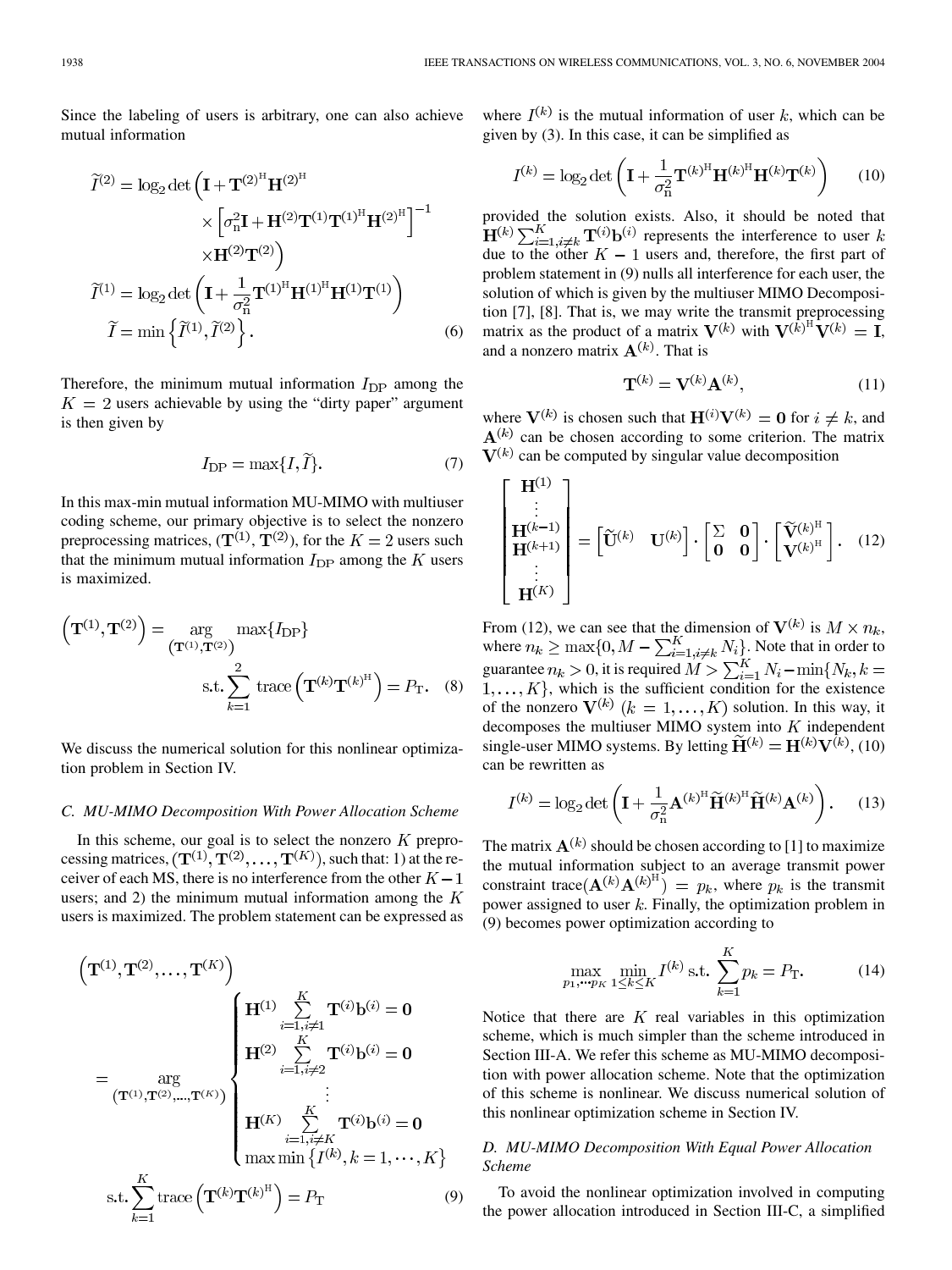$10<sup>0</sup>$ 

능10-

 $10$ 

3

 $=$  5dB

scheme is defined, which provides each user with equal power. That is,  $p_k = P_T/K$ . We refer to this simplified scheme as MU-MIMO decomposition with equal power allocation scheme.

Note that this scheme requires no power allocation and an analytical solution can be obtained by choosing the matrix  $A^{(k)}$  according to [\[1](#page-5-0)] to maximize the mutual information subject to an average transmit power constraint trace  $({\bf A}^{(k)}{\bf A}^{(k)H})=P_{\rm T}/K$ . However, for a particular channel realization, each user will have different mutual information with the minimum among the users being less than the MU-MIMO decomposition with power allocation scheme described in Section III-C.

#### *E. TDMA-MIMO Scheme*

In this TDMA-MIMO scheme, the  $K$  users are separated by time. That is, at a particular time instance, there is only one user that the BS is communicating to and all the transmit antennas and transmit power are used to transmit the data for that user. The advantage of this scheme is simplicity, but it cannot exploit performance gain from the other users. In this scheme, the mutual information of user  $k$  is given by

$$
I^{(k)} = \frac{1}{K} \log_2 \det \left( \mathbf{I} + \frac{1}{\sigma_{\text{n}}^2} \mathbf{T}^{(k)^{\text{H}}} \mathbf{H}^{(k)^{\text{H}}} \mathbf{H}^{(k)} \mathbf{T}^{(k)} \right) \quad (15)
$$

where  $\mathbf{T}^{(k)}$  is chosen to maximize  $I^{(k)}$  subject to the total average transmit power (i.e., trace  $(\mathbf{T}^{(k)}\mathbf{T}^{(k)^{H}}) = P_{\mathbf{T}}$ ). Note that the factor  $1/K$  in (15) is because of the time division that each user only has  $1/K$  of the time for transmission. Finally, note that the analytical solution for  $T^{(k)}$  can be obtained in this scheme and it is chosen according to [\[1](#page-5-0)] to maximize the mutual information subject to the average transmit power constraint trace  $(\mathbf{T}^{(k)}\mathbf{T}^{(k)^{\text{H}}})=P_{\text{T}}.$ 

### IV. NUMERICAL RESULTS

The strategies for the MU-MIMO systems introduced in the previous sections are now investigated by computer simulation. A system with six transmit antennas and two users (each with two receive antennas) is investigated, which we refer as to a  $6 \times$ (2,2) system. Two different channel models are used in the simulation: uncorrelated and semicorrelated [\[9](#page-5-0)]. The uncorrelated model is used for the situation when both the transmitter and receiver are in a rich scattering environment, while the semicorrelated model is used for the situation where only a few major scatterers are located near the transmitter. In the uncorrelated model, each element of the channel matrix is i.i.d. circularly symmetric complex Gaussian random variables with zero mean and unity variance. In the semicorrelated scenario, we model  $H^{(k)} = G^{(k)}D^{(k)}$ , where  $G^{(k)}$  is a  $N_k \times Q$  matrix, whose elements are i.i.d. circularly symmetric complex Gaussian random variables with zero mean and unity variance. Here,  $Q$  denotes the number of independent departure propagation waves or directions of departure (DOD) and  $D^{(k)}$  is a matrix consisting of the steering vectors.

Due to the randomness of the channel matrix  $H^{(k)}$  ( $k =$  $1, \dots, K$ , the mutual information is a random variable,



6

Single-User Coding Multi-User Coding (

9

8

"Dirty Paper"

12

 $10$ 

 $P_{T}/\sigma_{p}^{2} = 15dB$ 

 $6 \times (2,2)$  system with an uncorrelated channel is shown.

which can be described by its probability density function (pdf),  $f_C(C)$ . In this letter, we let C represent the minimum mutual information among the users. That is,  $C = \min\{I^{(k)}, k = 1, \dots, K\}$ . The capacity cumulative probability function (cdf) is defined as  $F_C(C) = \int_0^C f_C(x) dx$ . The outage capacity for a particular outage probability,  $p$ , is defined as  $C_{\text{out}}(p) = F_C^{-1}(p)$ , where  $F_C^{-1}(p)$  denotes the inverse function of  $F_C(C)$ . Hence,  $p = F_C(C_{\text{out}}) = \Pr\{C < C_{\text{out}}\},\$ which means the probability of error-free decoding is  $(1 - p)$ when transmitting at the data rate of  $C_{\text{out}}$ . In this letter, the performance in terms of capacity cdf and maximum throughput (in bits/channel-use) is compared. The *maximum throughput* is defined as

$$
\overline{R}_{\text{max}} = \max_{C_{\text{out}}} (1 - F_C(C_{\text{out}})) C_{\text{out}} \text{ bits/channel} - \text{use.}
$$
\n(16)

The nonlinear optimization for the schemes described in III-A, III-B, and III-C is solved numerically. A sequential quadratic programming (SQP) method [\[10](#page-5-0)] is used. Modifications are made to the line search, where an exact merit function (see [\[11](#page-5-0)] and [[12\]](#page-5-0)) is used together with the merit function proposed by [[13\]](#page-5-0) and [[14](#page-5-0)]. The line search is terminated when neither merit function shows improvement. Note that this algorithm may only give local solutions. So, the performance of these three nonlinear optimization schemes may be better than what we show in this letter. Nevertheless, our simulation results provide a reachable performance for these three schemes.

Fig. 2 shows performance comparison of single user and multiuser ("dirty-paper") coding in an uncorrelated channel for  $P_{\rm T}/\sigma_{\rm n}^2 = 5$  and 15 dB. As expected, multiuser coding always leads to higher capacity than single-user coding. However, the difference is fairly small for medium transmit powers (e.g.,  $P_{\rm T}/\sigma_{\rm n}^2$  = 5 dB) and becomes more significant only in the high transmit power region (e.g.,  $P_T/\sigma_n^2 = 15$  dB). Since the other evaluated MU-MIMO transmit processing schemes decouple the MU-MIMO channel in several single-user MIMO channels, we will consequently assume single-user coding in the following.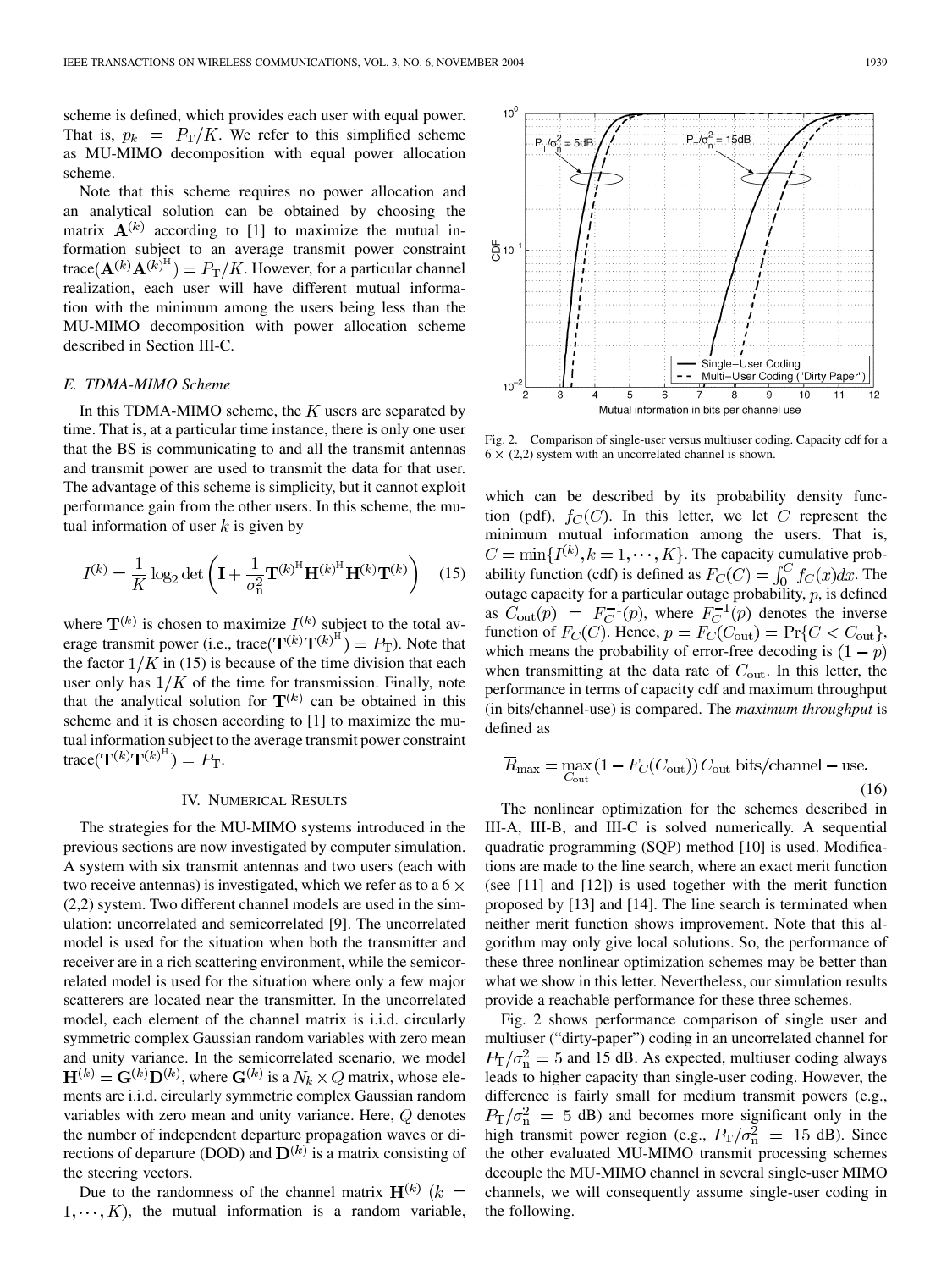

Fig. 3. Capacity cdf for a  $6 \times (2,2)$  system with an uncorrelated channel.



Fig. 4. Maximum throughput for a  $6 \times (2,2)$  system with an uncorrelated channel.

Figs. 3 and 4 provide performance comparisons in an uncorrelated channel. We can observe that the max-min mutual information MU-MIMO with single-user coding scheme has the best performance while the capacity and throughput of the TDMA-MIMO scheme is limited especially at large transmit power. The suboptimal scheme, MU-MIMO decomposition with power allocation, can obtain more than 3-dB gain in terms of transmit power at throughput of 5 bits/channel-use per user compared to the TDMA-MIMO scheme (see Fig. 4). A close observation reveals that the performance of the MU-MIMO decomposition with power allocation scheme is close to that of the max-min mutual information MU-MIMO with single-user coding scheme. It can be expected that the larger the number of transmit antennas is, the larger amount this decomposition scheme outperforms the MIMO-TDMA scheme and the closer the performance of this decomposition scheme approaches that of the max-min mutual information MU-MIMO scheme [[9\]](#page-5-0).

Figs. 5 and 6 give performance comparison in a semicorrelated channel with two directions of departure (or two major



Fig. 5. Capacity cdf for a  $6 \times (2,2)$  system with a semicorrelated channel (2) DOD).



Fig. 6. Maximum throughput for a  $6 \times (2,2)$  system with a semi-correlated channel (2 DOD).

scatterers). That is,  $Q = 2$ . Similar to the uncorrelated channel case, we can observe that the max-min mutual information MU-MIMO with single-user coding scheme outperforms the MIMO-TDMA approach in terms of maximum throughput and outage capacity, except at very low outage probability. This is because the channel may not have enough degrees of freedom for the multiuser separation in this case. This fact has more severe effect on the MU-MIMO decomposition schemes because the interference-free decomposition may not be possible due to loss of numerical channel rank. For outage probability below 10%, the capacity degrades quickly to zero for all values of transmit power. However, a close observation of Fig. 6 shows that the MU-MIMO decomposition technique can provide higher maximum throughput in a large region of transmit power, which is interesting for practical use. This indicates possibilities for future research in finding efficient suboptimal algorithms. It also should be noted that the MU-MIMO decomposition with equal power scheme has inferior performance than the MIMO-TDMA scheme at low transmit power. This